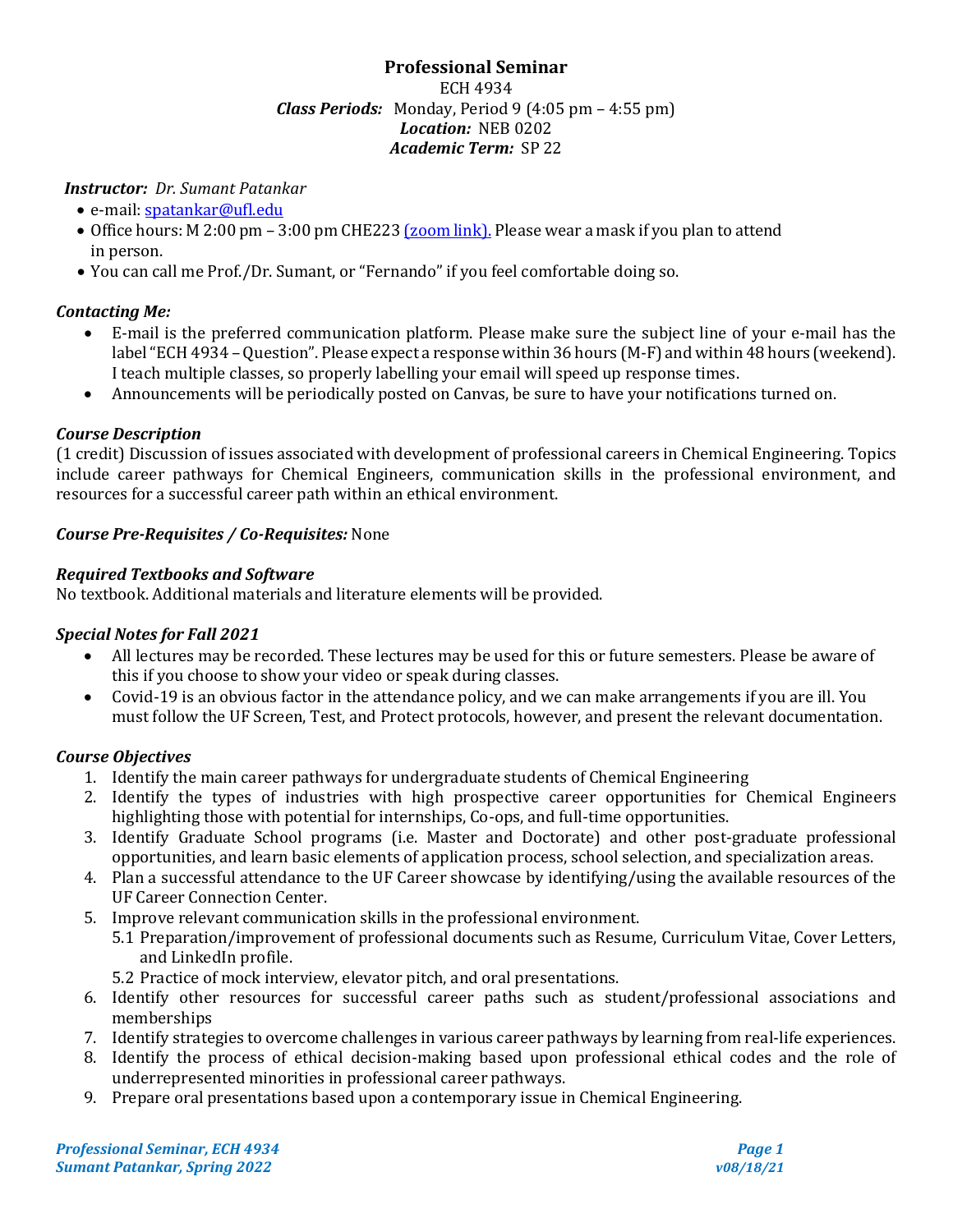| <b>Outcome</b>                                                                                                                                                                                                                                         | Coverage |
|--------------------------------------------------------------------------------------------------------------------------------------------------------------------------------------------------------------------------------------------------------|----------|
| 1. An ability to identify, formulate, and solve engineering problems by<br>applying principles of engineering, science, and mathematics                                                                                                                |          |
| 2. An ability to apply engineering design to produce solutions that<br>meet specified needs with consideration of public health, safety, and<br>welfare, as well as global, cultural, social, environmental, and<br>economic factors                   |          |
| <b>3.</b> An ability to communicate effectively with a range of audiences                                                                                                                                                                              |          |
| 4. An ability to recognize ethical and professional responsibilities in<br>engineering situations and make informed judgments, which must<br>consider the impact of engineering solutions in global, economic,<br>environmental, and societal contexts |          |
| 5. An ability to function effectively on a team whose members together<br>provide leadership, create a collaborative and inclusive<br>environment, establish goals, plan tasks, and meet objectives                                                    |          |
| 6. An ability to develop and conduct appropriate experimentation,<br>analyze and interpret data, and use engineering judgment to draw<br>conclusions                                                                                                   |          |
| 7. An ability to acquire and apply new knowledge as needed, using<br>appropriate learning strategies                                                                                                                                                   |          |

\*Coverage is given as high, medium, or low. An empty box indicates that this outcome is not covered or assessed in the course.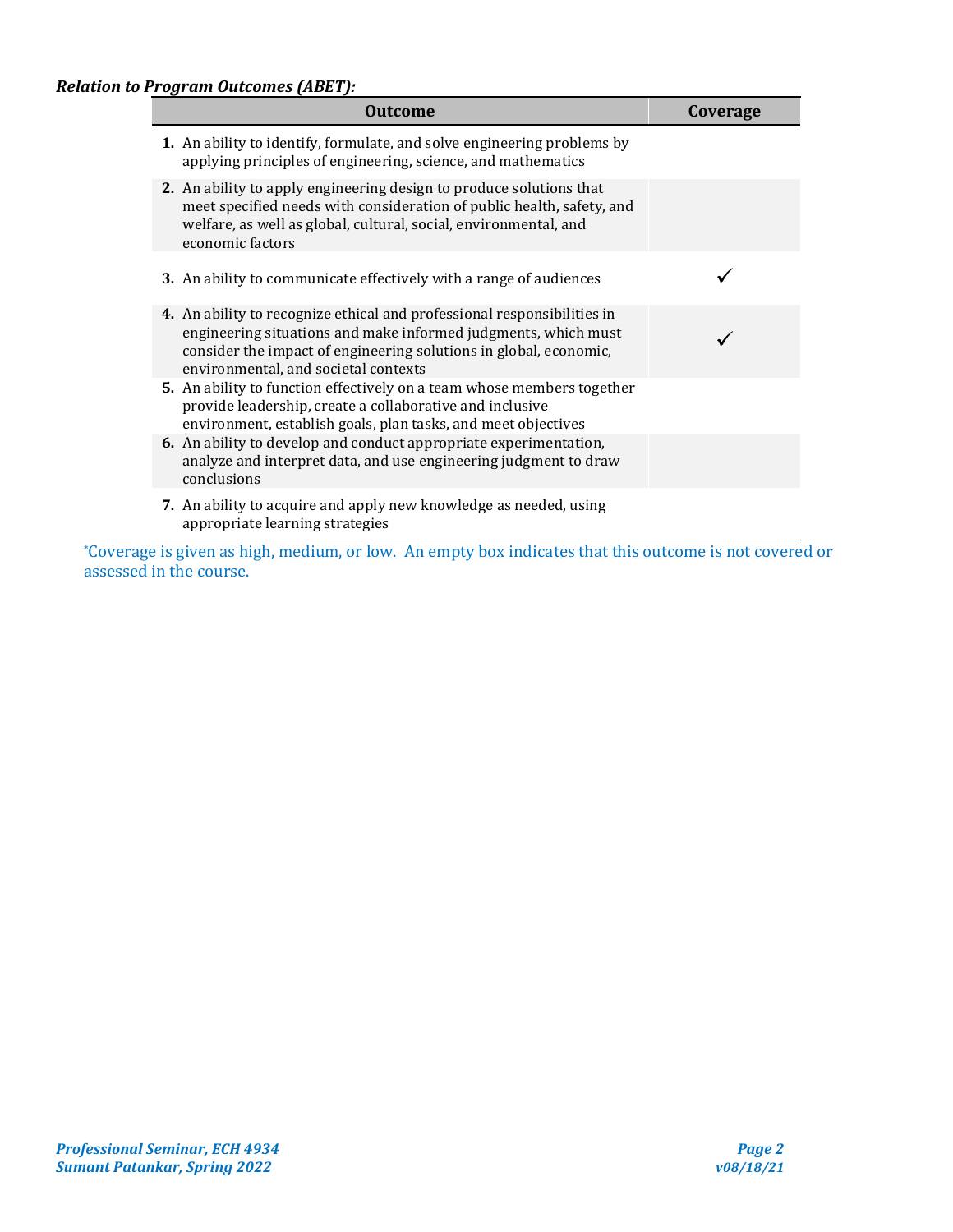# *Course Schedule*

The schedule is shown in the table below. Adjustments to the schedule may be required; if that is the case, students will be informed via Canvas announcements.

| <b>Week</b>    | <b>Date</b>       | <b>Topic</b>                                   |
|----------------|-------------------|------------------------------------------------|
| $\mathbf{1}$   | Jan $10$          | Course Intro & Syllabus Overview               |
| $\overline{2}$ | Jan $17$          | No class : MLK day                             |
| 3              | Jan $24$          | <b>Career Pathways: Industry</b>               |
| 4              | Jan $31$          | <b>Guest Lecture</b>                           |
| 5              | Feb 7             | <b>Guest Lecture</b>                           |
| 6              | Feb 14            | <b>Guest Lecture</b>                           |
| $\overline{7}$ | Feb 21            | Career Pathways: Graduate/Professional School  |
| 8              | Feb <sub>28</sub> | <b>Guest Lecture: Panel on Graduate School</b> |
| 9              | March 7           | <b>No Class - Spring Break</b>                 |
| 10             | March 14          | <b>Engineering Ethics</b>                      |
| 11             | March 21          | <b>Elements of Oral Presentations</b>          |
| 12             | March 28          | <b>Guest Lecture</b>                           |
| 13             | April 4           | <b>Guest Lecture</b>                           |
| 14             | April 11          | <b>Guest Lecture</b>                           |
| 15             | April 18          | <b>Final Presentations</b>                     |

*Highlighted = Still scheduling w/ speakers*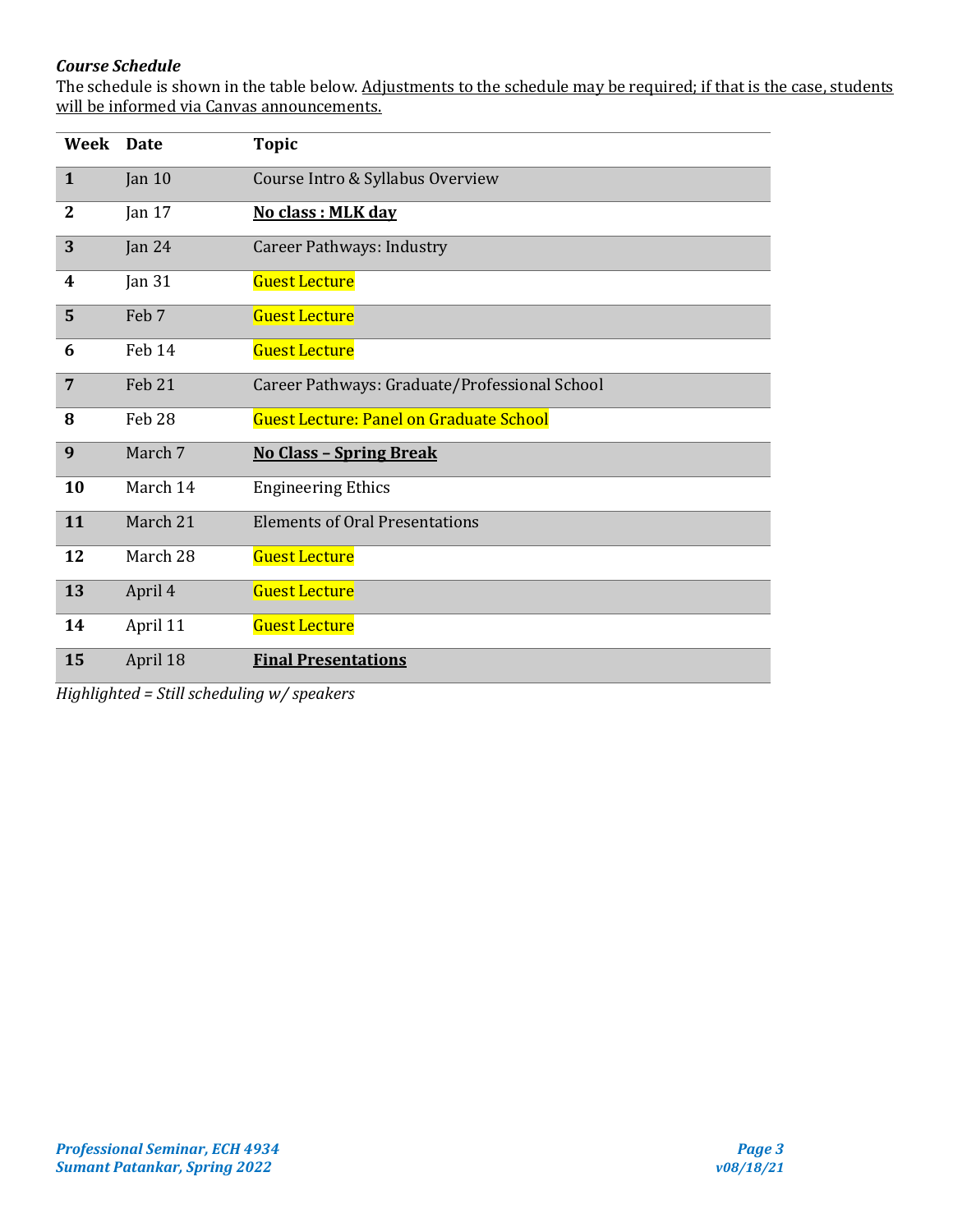## *Attendance Policy, Class Expectations, and Make-Up Policy*

- Class attendance is mandatory.
	- o Students are given one "free" unexcused absence with no grade penalty.
	- o A second unexcused absence will result in a 5% deduction of the final grade.
	- o A third unexcused absence will result in an additional 10% deduction of the final grade. (15% overall)
	- o Anything past three unexcused absences will result in automatic failure of the course.
	- Class attendance accounts for most of the participation grade (see "Evaluation of Grades")
- Excused absences must be consistent with university policies in the undergraduate catalog [\(https://catalog.ufl.edu/ugrad/current/regulations/info/attendance.aspx\)](https://catalog.ufl.edu/ugrad/current/regulations/info/attendance.aspx) and require appropriate documentation.

# *Evaluation of Grades*

| <b>ASSIGNMENT</b>               | % FINAL GRADE |
|---------------------------------|---------------|
| <b>HOMEWORKS</b> (10)           | 50%           |
| <b>PRESENTATION PROJECT (3)</b> | 30%           |
| <b>CAREER EVENTS/SEMINARS*</b>  | 10%           |
| PARTICIPATION/ATTENDANCE^       | 10%           |
| <b>TOTAL GRADE</b>              | 100%          |

\*Failure to complete this assignment will result in failing grade for this course.

^Participation grade will be a combination of assessment done by course instructors on student attendance and active participation in class including peer evaluations.

#### *Grading Policy*

| <b>Percent</b> | Grade        | <b>Grade Points</b> |
|----------------|--------------|---------------------|
| $94.0 - 100.0$ | A            | 4.00                |
| $90.0 - 93.9$  | $A -$        | 3.67                |
| $87.0 - 89.9$  | $B+$         | 3.33                |
| $84.0 - 86.9$  | B            | 3.00                |
| $80.0 - 83.9$  | $B-$         | 2.67                |
| $77.0 - 79.9$  | $C+$         | 2.33                |
| $74.0 - 76.9$  | $\mathsf{C}$ | 2.00                |
| $70.0 - 73.9$  | $C-$         | 1.67                |
| $67.0 - 69.9$  | $D+$         | 1.33                |
| $64.0 - 66.9$  | D            | 1.00                |
| $60.0 - 63.9$  | D-           | 0.67                |
| $0.0 - 59.9$   | E            | 0.00                |

More information on UF grading policy may be found at: <https://catalog.ufl.edu/ugrad/current/regulations/info/grades.aspx>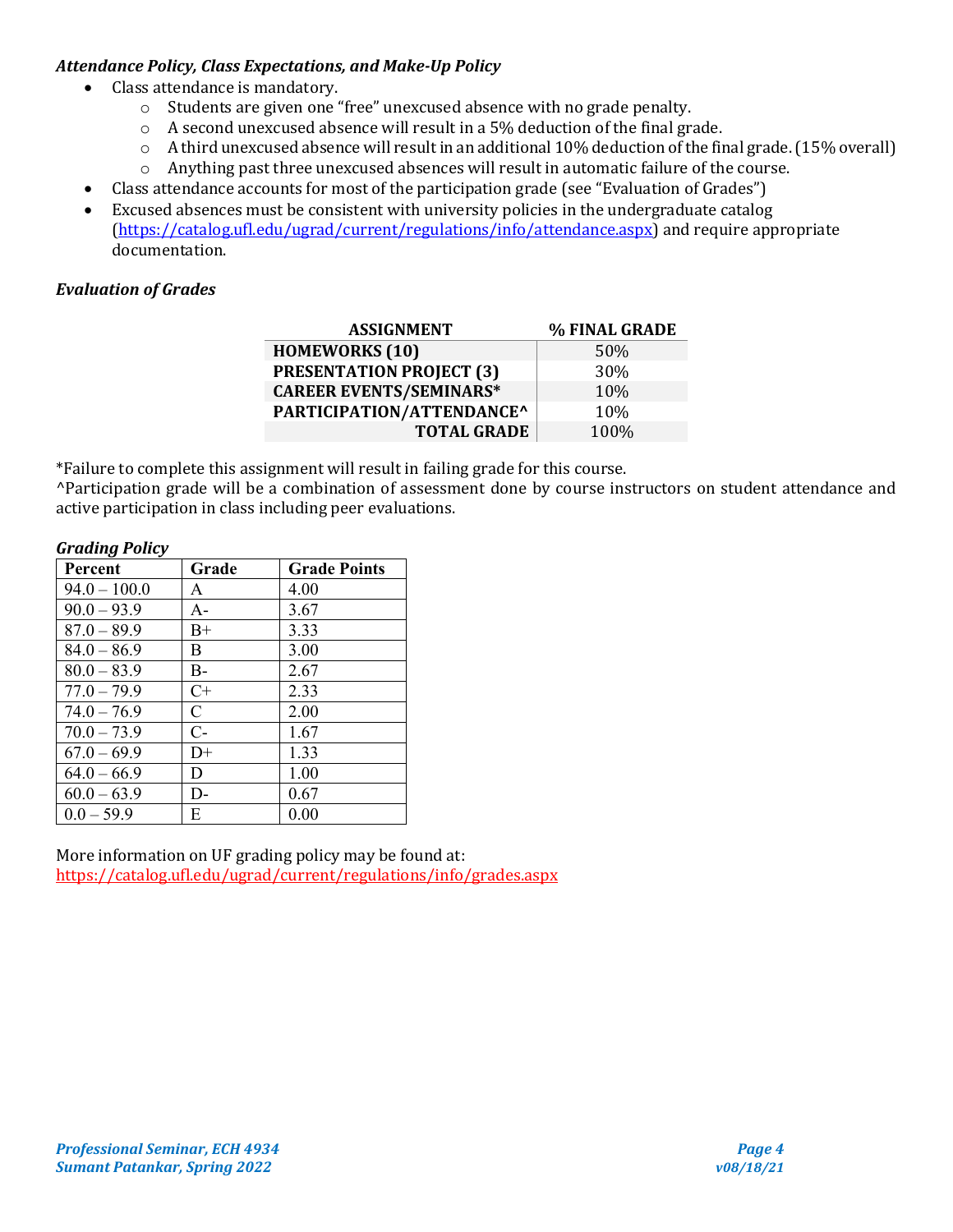#### *Homework Assignments*

- Details for each assignment will be provided in Canvas and discussed in class.<br>• All assignments described below are individual except for some parts of the pr
- All assignments described below are individual except for some parts of the project.<br>• Submission will be via Canvas. For group assignments, only one member needs to ur
- Submission will be via Canvas. For group assignments, only one member needs to upload the assignment.<br>• All assignments must be submitted by the deadline stated in Canvas for full credit. Canvas will lock submiss
- All assignments must be submitted by the deadline stated in Canvas for full credit. Canvas will lock submissions at 11:59pm on the due date. The only exceptions are for excused absences consistent with the University policy (see below). The instructors must be informed no later than 48 hours after the deadline of the missing assignment or the assignment will not be accepted, even if the absence was excused.
- All students are responsible for ensuring that Canvas submission was successful. You can confirm this by clicking "refresh" after any submission. No late submissions via e-mail will be allowed.

|              | <b>DUE DATE</b> | <b>TITLE AND DESCRIPTION</b>                                                                                                                                                                                                                                                                                                                                                                                                                                             |
|--------------|-----------------|--------------------------------------------------------------------------------------------------------------------------------------------------------------------------------------------------------------------------------------------------------------------------------------------------------------------------------------------------------------------------------------------------------------------------------------------------------------------------|
| <b>HW-01</b> | Jan $24$        | <b>Syllabus Ouiz</b><br>Take a quiz to make sure you read the syllabus. Quiz will be available via Canvas and must be<br>taken <b>before</b> the due date, not on the due date.                                                                                                                                                                                                                                                                                          |
| $HW-02$      | Jan $24$        | <b>Professional Development Reflection - introduction</b><br>Prepare a one-page Professional Development Reflection addressing the following:<br>Your professional skills, personal skills, strengths, and weak points<br>Your plans after graduation<br>$\bullet$<br>Where you see yourself 5 years after your graduation<br>$\bullet$<br>Your ideal job and reasons why<br>$\bullet$<br>A job you do NOT see yourself doing and reasons why<br>$\bullet$               |
| <b>HW-03</b> | Jan $31$        | <b>Industry Pathways</b><br>Choose one company that hires chemical engineers and interests you. Include the name, logo, a<br>brief description of company operations, a description of three main products or services<br>produced by the company, the justification why a Chemical Engineer would be a good fit, and<br>up to 3 available opportunities for Chemical Engineers on the company's career website.                                                         |
| <b>HW-04</b> | Feb 7           | <b>Resume</b><br>Create or update a copy (one page) of your resume. These will be reviewed by your instructors,<br>who will give feedback in Canvas comments.                                                                                                                                                                                                                                                                                                            |
| <b>HW-05</b> | Feb 14          | <b>Student Organizations</b><br>Choose three student professional organizations. For each option, provide a brief description,<br>website and/or social media link, and contact information of the president. If you are already a<br>member of any of these organizations, please provide a proof of your registration and/or<br>involvement.                                                                                                                           |
| <b>HW-06</b> | March 14        | <b>Graduate School Pathways</b><br>List three graduate programs of your interest (PhD, Master, or professional schools such as<br>Medicine, Law, etc.). Each option must have a brief description of the program including<br>University, city/state, and reasons for choosing that program/University. For PhD programs,<br>include potential research areas and advisor.                                                                                               |
| <b>HW-07</b> | March 21        | <b>Ethics</b><br>Read the three assigned ethical codes (AICHE, ACS, NSPE). Prepare a comparison table on<br>similarities, differences, and additional comments. There will be an in-class discussion of an<br>ethical dilemma.                                                                                                                                                                                                                                           |
| <b>HW-08</b> | April 11        | <b>Professional Development Reflection - Revision &amp; Conclusions</b><br>Review your Professional Development Reflection. Comment on what has changed from your<br>original reflection and the reasons for these changes/improvements/additional challenges, etc.<br>Use the original file and do not delete the original text; just make text additions with a different<br>color font to distinguish your updated reflection from that made earlier in the semester. |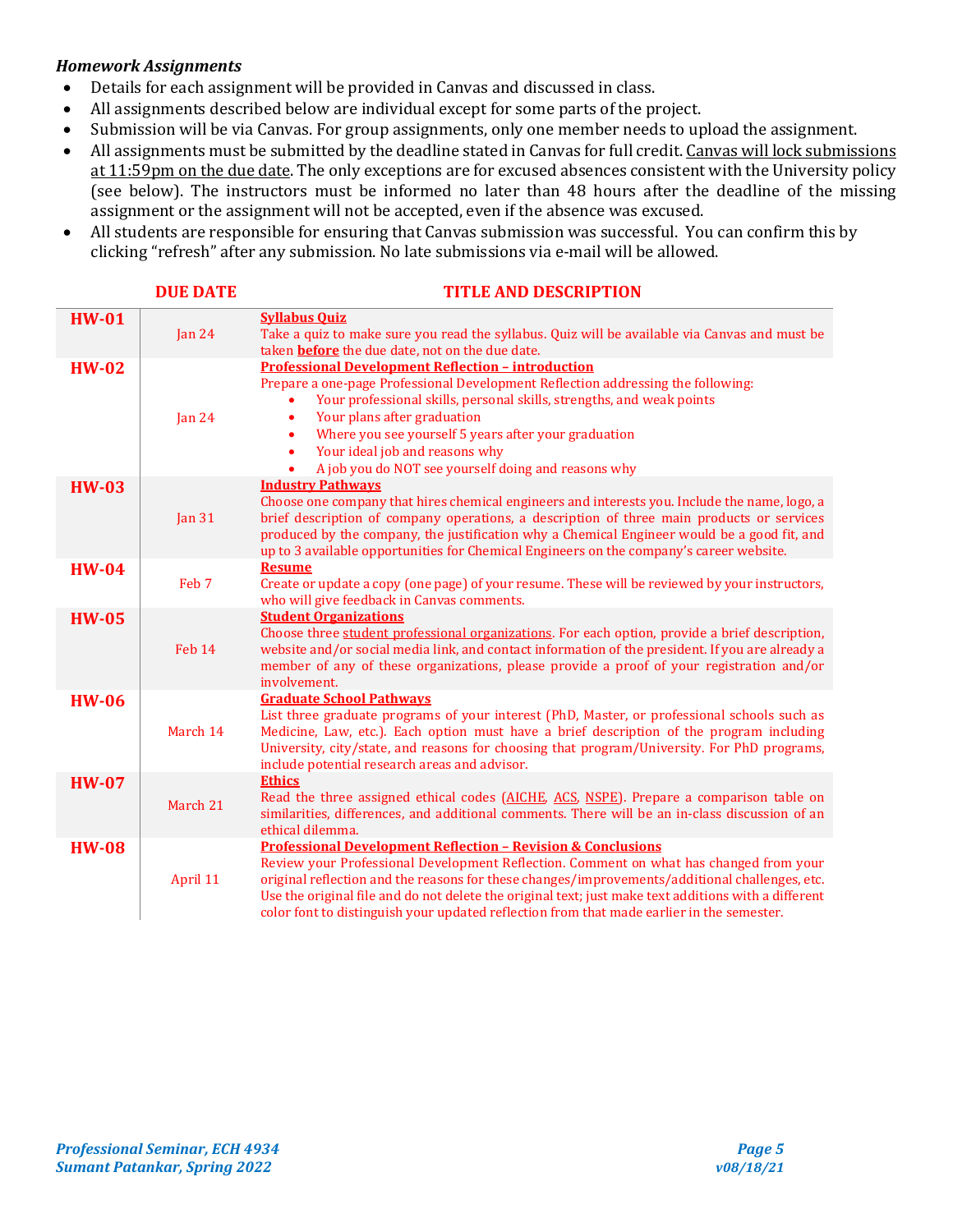## *Presentation Project*

- The table below provides an overview of the project. Specific details will be provided in Canvas and discussed in class.
- The peer evaluation assignment will be individual.
- Your groups of 5 will be assigned via CATME shortly after Phase I is due.
- No late submissions will be allowed unless there is a justifiable reason. (See above)

|           | $\tan 24$        | <b>Phase I: CATME Team-Maker Survey</b>                                                                                                                                                                                                                                                                                                                                                                                                                                                                                                                                                  |
|-----------|------------------|------------------------------------------------------------------------------------------------------------------------------------------------------------------------------------------------------------------------------------------------------------------------------------------------------------------------------------------------------------------------------------------------------------------------------------------------------------------------------------------------------------------------------------------------------------------------------------------|
|           |                  | Take a survey to be sorted into teams for the presentation project.                                                                                                                                                                                                                                                                                                                                                                                                                                                                                                                      |
| п         | Feb <sub>7</sub> | <b>Phase II: Topic Choice</b><br>Your group should choose 3 topics from the list provided in Canvas, or you may create your<br>own with instructor approval, and write a short outline for each. Specifics will vary based on<br>topic, but an example would be to introduce global climate change, narrow in with an<br>introduction to a specific alternative energy source (such as solar), then outline different types<br>or forms of that energy source (i.e. solar water heater, photovoltaic panels, etc.), then end with<br>a discussion of the pros and cons of the technology |
| Ш         | March 7          | <b>Phase III: Presentation Drafts</b><br>Your group should put together a draft presentation based on the topic instructors approve<br>from Phase I. The presentation should be oriented for your peers in the class.                                                                                                                                                                                                                                                                                                                                                                    |
| $\bf{IV}$ | April 18         | <b>Phase IV: Oral Presentations</b><br>Record yourself and your groupmates giving the presentation. Upload this file to MediaSite or<br>another file sharing site. Make sure we (the instructors) can easily access this, be sure that the<br>permissions are set appropriately. Upload a link to this video file in Canvas as your submission.                                                                                                                                                                                                                                          |
| V         | April 18         | <b>Phase V: Peer Evaluations</b><br>Fill out an evaluation of yourself and your groupmates for the presentation project in CATME.                                                                                                                                                                                                                                                                                                                                                                                                                                                        |

# **PHASE DUE DATE PROJECT PHASE DESCRIPTION**

#### *Career Development Events, Seminars, and attendance to student associations meeting*

- Throughout the semester, attendance to 3 different activities/events is required: a) career development events, b) seminars, and c) student association meeting. These activities will be **outside of class time** and they can be online.
- Some of these activities will be announced via Canvas, but every student is responsible for identifying these activities based on his/her own interest. Links to Career Connections Center and UF Student Activities & Involvement are provided below
	- o *Career Connections Center:* <https://career.ufl.edu/>
	- o *Student Activities & Involvement:* <https://studentinvolvement.ufl.edu/>
- For each activity you will prepare a summary with information such as date and title of the activity, name of the speaker, association, or sponsoring entity and affiliations, brief description of the contents of the talk/meeting, and benefit for the professional goals of the student.
- Seminars or career event talks offered during class time will not count toward the three talks required for this assignment.
- This assignment will be due April 11.
- **This assignment is mandatory. Failure to complete this assignment will result in failing letter of grade for this course.**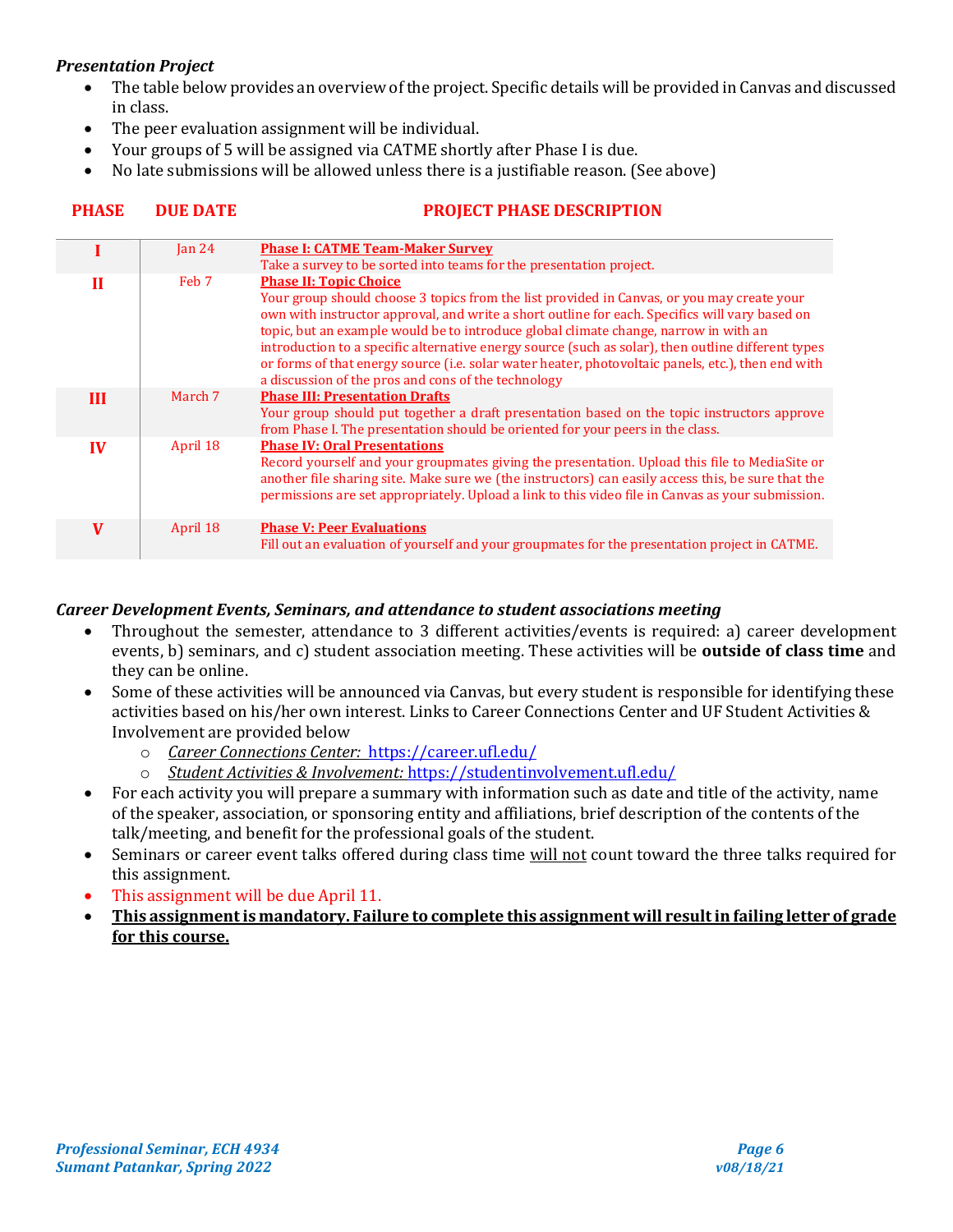## *Students Requiring Accommodations*

Students with disabilities who experience learning barriers and would like to request academic accommodations should connect with the disability Resource Center by visiting [https://disability.ufl.edu/students/get-started/.](https://disability.ufl.edu/students/get-started/) It is important for students to share their accommodation letter with their instructor and discuss their access needs, as early as possible in the semester.

#### *Course Evaluation*

Students are expected to provide professional and respectful feedback on the quality of instruction in this course by completing course evaluations online via GatorEvals. Guidance on how to give feedback in a professional and respectful manner is available at [https://gatorevals.aa.ufl.edu/students/.](https://gatorevals.aa.ufl.edu/students/) Students will be notified when the evaluation period opens, and can complete evaluations through the email they receive from GatorEvals, in their Canvas course menu under GatorEvals, or via [https://ufl.bluera.com/ufl/.](https://ufl.bluera.com/ufl/) Summaries of course evaluation results are available to students a[t https://gatorevals.aa.ufl.edu/public-results/.](https://gatorevals.aa.ufl.edu/public-results/)

#### **In-Class Recording**

Students are allowed to record video or audio of class lectures. However, the purposes for which these recordings may be used are strictly controlled. The only allowable purposes are (1) for personal educational use, (2) in connection with a complaint to the university, or (3) as evidence in, or in preparation for, a criminal or civil proceeding. All other purposes are prohibited. Specifically, students may not publish recorded lectures without the written consent of the instructor.

A "class lecture" is an educational presentation intended to inform or teach enrolled students about a particular subject, including any instructor-led discussions that form part of the presentation, and delivered by any instructor hired or appointed by the University, or by a guest instructor, as part of a University of Florida course. A class lecture does not include lab sessions, student presentations, clinical presentations such as patient history, academic exercises involving solely student participation, assessments (quizzes, tests, exams), field trips, private conversations between students in the class or between a student and the faculty or lecturer during a class session.

Publication without permission of the instructor is prohibited. To "publish" means to share, transmit, circulate, distribute, or provide access to a recording, regardless of format or medium, to another person (or persons), including but not limited to another student within the same class section. Additionally, a recording, or transcript of a recording, is considered published if it is posted on or uploaded to, in whole or in part, any media platform, including but not limited to social media, book, magazine, newspaper, leaflet, or third party note/tutoring services. A student who publishes a recording without written consent may be subject to a civil cause of action instituted by a person injured by the publication and/or discipline under UF Regulation 4.040 Student Honor Code and Student Conduct Code.

#### *Online Course Recording*

Our class sessions may be audio visually recorded for students in the class to refer back and for enrolled students who are unable to attend live. Students who participate with their camera engaged or utilize a profile image are agreeing to have their video or image recorded. If you are unwilling to consent to have your profile or video image recorded, be sure to keep your camera off and do not use a profile image. Likewise, students who un-mute during class and participate orally are agreeing to have their voices recorded. If you are not willing to consent to have your voice recorded during class, you will need to keep your mute button activated and communicate exclusively using the "chat" feature, which allows students to type questions and comments live. The chat will not be recorded or shared. As in all courses, unauthorized recording and unauthorized sharing of recorded materials is prohibited.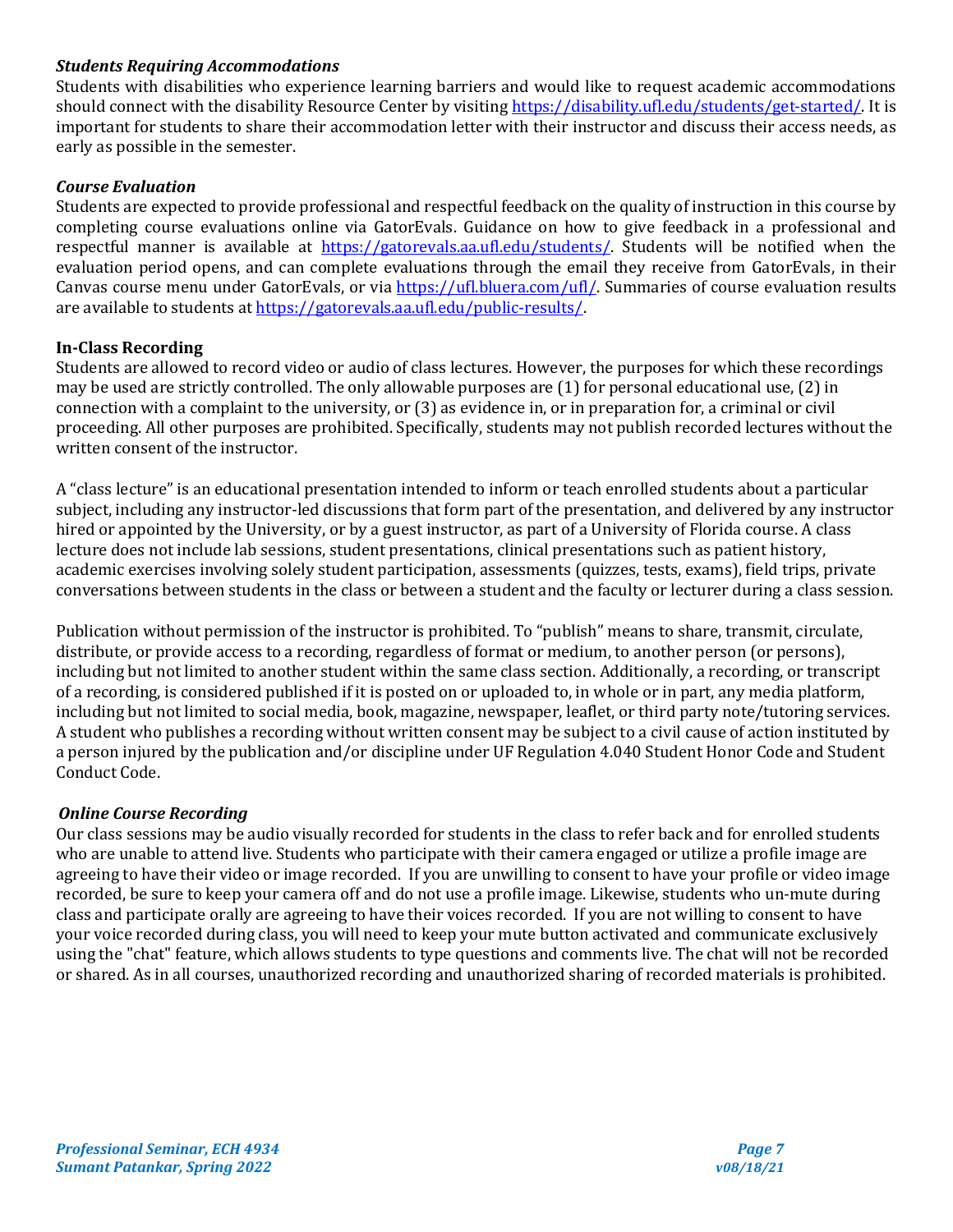# *University Honesty Policy*

UF students are bound by The Honor Pledge which states, "We, the members of the University of Florida community, pledge to hold ourselves and our peers to the highest standards of honor and integrity by abiding by the Honor Code. On all work submitted for credit by students at the University of Florida, the following pledge is either required or implied: "On my honor, I have neither given nor received unauthorized aid in doing this assignment." The Conduct Code [\(https://sccr.dso.ufl.edu/process/student-conduct-code/\)](https://sccr.dso.ufl.edu/process/student-conduct-code/) specifies a number of behaviors that are in violation of this code and the possible sanctions. If you have any questions or concerns, please consult with the instructor or TAs in this class.

## *Commitment to a Safe and Inclusive Learning Environment*

The Herbert Wertheim College of Engineering values broad diversity within our community and is committed to individual and group empowerment, inclusion, and the elimination of discrimination. It is expected that every person in this class will treat one another with dignity and respect regardless of gender, sexuality, disability, age, socioeconomic status, ethnicity, race, and culture.

If you feel like your performance in class is being impacted by discrimination or harassment of any kind, please contact your instructor or any of the following:

- Your academic advisor or Graduate Program Coordinator
- Jennifer Nappo, Director of Human Resources, 352-392-0904, *[jpennacc@ufl.edu](mailto:jpennacc@ufl.edu)*
- Curtis Taylor, Associate Dean of Student Affairs, 352-392-2177[, taylor@eng.ufl.edu](mailto:taylor@eng.ufl.edu)
- Toshikazu Nishida, Associate Dean of Academic Affairs, 352-392-0943[, nishida@eng.ufl.edu](mailto:nishida@eng.ufl.edu)

## *Software Use*

All faculty, staff, and students of the University are required and expected to obey the laws and legal agreements governing software use. Failure to do so can lead to monetary damages and/or criminal penalties for the individual violator. Because such violations are also against University policies and rules, disciplinary action will be taken as appropriate. We, the members of the University of Florida community, pledge to uphold ourselves and our peers to the highest standards of honesty and integrity.

## *Student Privacy*

There are federal laws protecting your privacy with regards to grades earned in courses and on individual assignments. For more information, please see: <https://registrar.ufl.edu/ferpa.html>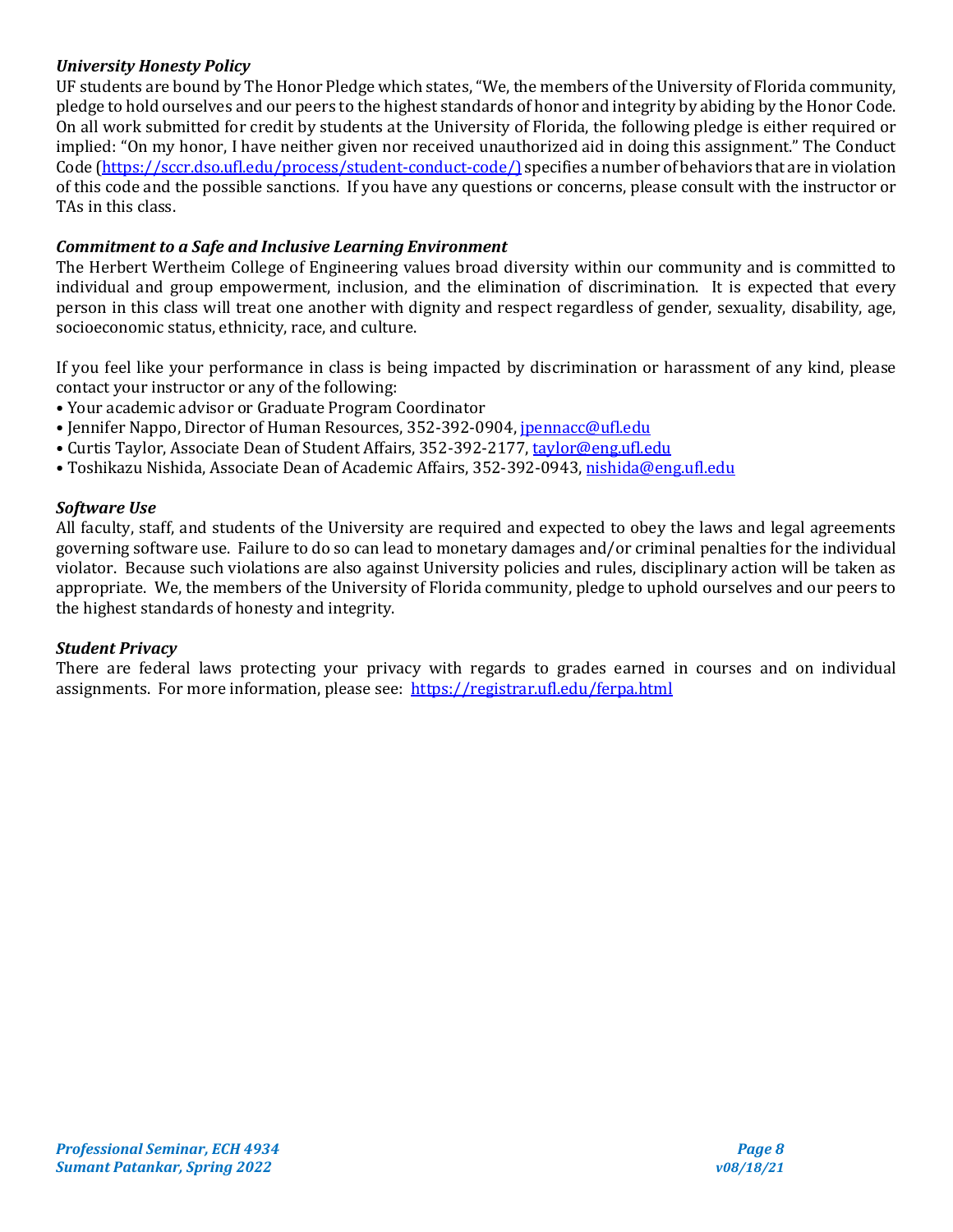# *Campus Resources:*

*Health and Wellness* 

## **U Matter, We Care:**

Your well-being is important to the University of Florida. The U Matter, We Care initiative is committed to creating a culture of care on our campus by encouraging members of our community to look out for one another and to reach out for help if a member of our community is in need. If you or a friend is in distress, please contact [umatter@ufl.edu](mailto:umatter@ufl.edu) so that the U Matter, We Care Team can reach out to the student in distress. A nighttime and weekend crisis counselor is available by phone at 352-392-1575. The U Matter, We Care Team can help connect students to the many other helping resources available including, but not limited to, Victim Advocates, Housing staff, and the Counseling and Wellness Center. Please remember that asking for help is a sign of strength. In case of emergency, call 9-1-1.

**Counseling and Wellness Center:** [https://counseling.ufl.edu,](https://counseling.ufl.edu/) and 392-1575; and the University Police Department: 392-1111 or 9-1-1 for emergencies.

# **Sexual Discrimination, Harassment, Assault, or Violence**

If you or a friend has been subjected to sexual discrimination, sexual harassment, sexual assault, or violence contact the **[Office of Title IX Compliance](https://titleix.ufl.edu/)**, located at Yon Hall Room 427, 1908 Stadium Road, (352) 273-1094, [title-ix@ufl.edu](mailto:title-ix@ufl.edu)

# **Sexual Assault Recovery Services (SARS)**

Student Health Care Center, 392-1161.

**University Police Department** at 392-1111 (or 9-1-1 for emergencies), o[r http://www.police.ufl.edu/.](http://www.police.ufl.edu/)

# **COVID-19**

- You are expected to wear approved face coverings at all times during class and within buildings even if you are vaccinated.
- If you are sick, stay home and self-quarantine. Please visit the UF Health Screen, Test & Protect website about next steps, retake the questionnaire and schedule your test for no sooner than 24 hours after your symptoms began. Please call your primary care provider if you are ill and need immediate care or the UF Student Health Care Center at 352-392-1161 (or email [covid@shcc.ufl.edu](mailto:covid@shcc.ufl.edu)) to be evaluated for testing and to receive further instructions about returning to campus.
- If you are withheld from campus by the Department of Health through Screen, Test & Protect, you are not permitted to use any on campus facilities. Students attempting to attend campus activities when withheld from campus will be referred to the Dean of Students Office.
- UF Health Screen, Test & Protect offers guidance when you are sick, have been exposed to someone who has tested positive or have tested positive yourself. Visit the [UF Health Screen, Test & Protect website](https://click.info.gator360.ufl.edu/?qs=8f0d5e01a3f7385148f144e2089093522a358a8d85cb9db73c31675d3c5e5c0d27748d40c212f544822551342f1912ea5b4f2b890d5952e8) for more information.
- Please continue to follow healthy habits, including best practices like frequent hand washing. Following these practices is our responsibility as Gators.